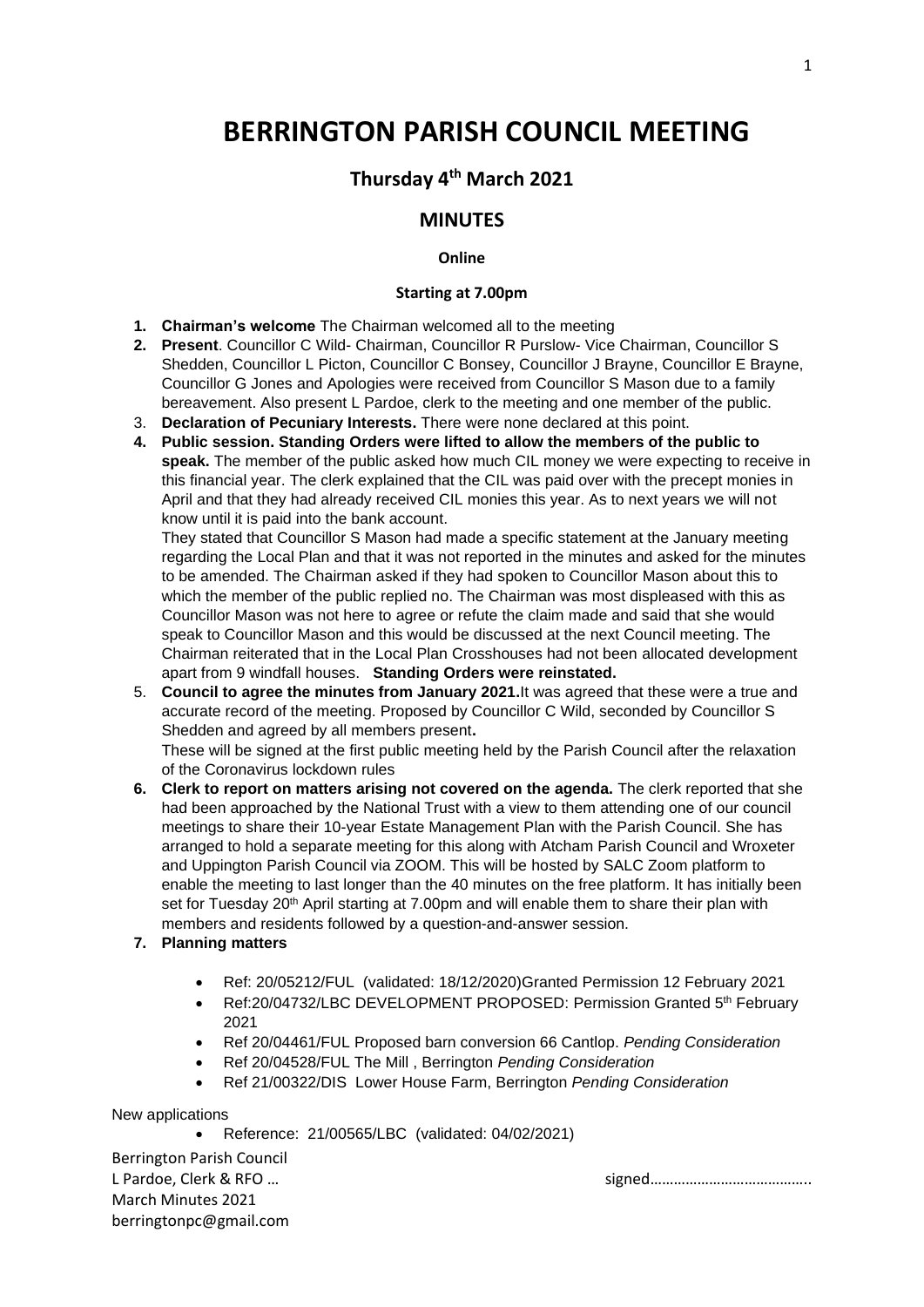Address: The Mill, Berrington Manor, Berrington, Shrewsbury, Shropshire, SY5 6HB Proposal: Minor improvement works, which relate to the replacement, repainting and re-instatement of a glazing to existing external windows and doors affecting a Grade II\* Listed Building. After discussion it was agreed to offer no comment to his application. Proposed Councillor S Shedden, seconder Councillor J Brayne and agreed by all members present.

8. **Highways matters.** Councillor Shedden reported that through the village the debris has built up along the edge of the road so when people stepped off the pavement the road was not where they were expecting it to be which was dangerous. Councillor Wild replied that hopefully when the plans to do the resurfacing of the roads through the village this would be dealt with. Councillor Bonsey asked if we could ask for the surfacing to be expedited because of the damage with the potholes through the village.

Councillor E Brayne reported that the road Lower Cross to the Main Road on the right-hand side the yellow lines are continually moving up and forming a hump.

He also reported that the spring system on the road to Atcham from Crosshouses was flooding . Clerk to report to Severn Trent and Highways.

#### **9. Financial matters**

• Council to agree payment of invoices as presented by the clerk. It was agreed to pay the invoices as presented by the clerk proposed by Councillor S Shedden , seconded by Councillor J Brayne and agreed by all members present.

| Online | HMRC  | <b>PAYE</b>       | 17.80  |
|--------|-------|-------------------|--------|
| Online | Staff | <b>WFHA</b>       | 79.42  |
| Online | Staff | Salary            | 550.52 |
| Online | E-on  | Lighting contract | 222.48 |
|        |       | total             | 870.22 |

• Council to accept the Bank Reconciliation as presented by the clerk. It was agreed to accept the bank reconciliation as presented by the clerk proposed by Councillor J Brayne seconded by Councillor S Shedden and agreed by all members present.

#### **10. Parish Matters**

• Councillor C Wild reported that Alastair Home-Roberts from Atcham and the National Trust had done a lot of work with drainage in his field behind the Brompton Playing Field and was going to jet all his drains to clear the debris. He had removed large quantities of sludge and debris and was confident that the drains would now work properly. The members asked the clerk to write to Steven Armstrong at The National Trust and Alastair to thank them very much for their efforts. It was hoped that this would drastically improve the playing fields.

This had been possible due to the clerk finding an old map of the playing fields which the chairman had been able to us to ascertain exactly where the drains ran. They had been pointed in the right direction by Mr Mason in the first instance.

- Councillor Picton reported that there would be a Village Pump for April/May and if everyone was happy than this would be delivered to all residents.
- Councillor J Brayne reported that it had been agreed to leave starting the Youth Club back until January 2022 to ensure that everyone would be safe and vaccinated by then. We have not heard from Richard from Shropshire Youth on the Youth Club at this point in time.
- Councillor Wild reported that we had applied for funding for road works between Crosshouses to Atcham. She had been notified that the application to have it designated as a Quiet Lane had been accepted . As a quite lane it will hopefully make

Berrington Parish Council March Minutes 2021 berringtonpc@gmail.com

L Pardoe, Clerk & RFO … signed…………………………………..